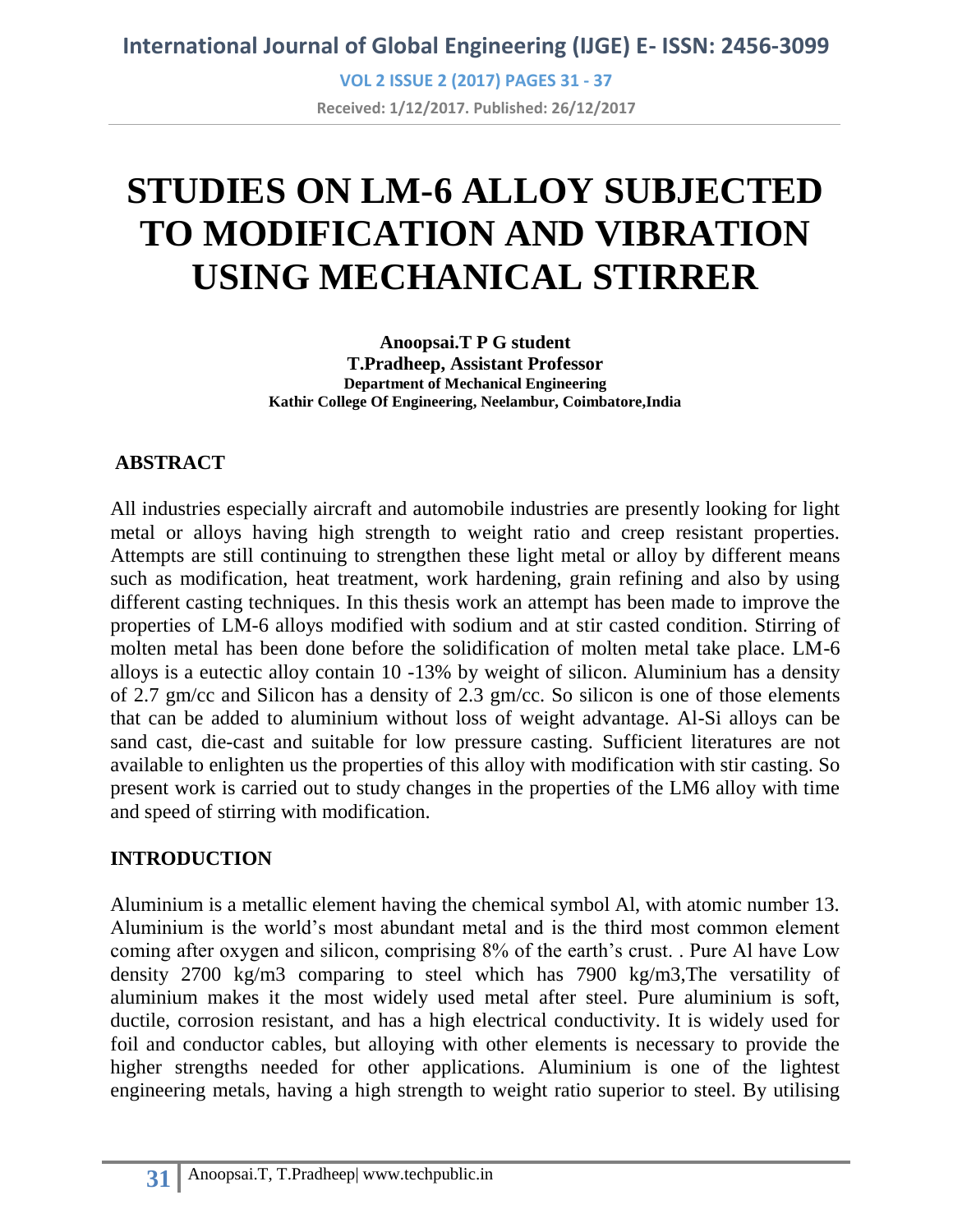**VOL 2 ISSUE 2 (2017) PAGES 31 - 37**

**Received: 1/12/2017. Published: 26/12/2017**

various combinations of its advantageous properties such as strength, lightness, corrosion resistance, recyclability and formability, aluminium is being employed in an everincreasing number of applications. This array of products ranges from structural materials through to thin packaging foils. The aluminium-silicon alloys possess exceptional casting characteristics, which enable them to be used to produce intricate castings of thick and thin sections. Fluidity and freedom from hot tearing increases with silicon content and are excellent throughout the range. The irresistance to corrosion is very good, but special care is required in machining. In general, the binary alloys are not susceptible for heat treating; at elevated temperatures their strength falls rapidly. Although they possess medium strength, their hardness and elastic limit are low but they possess excellent ductility. LM6 is suitable for Marine 'on deck' castings, water-cooled manifolds and jackets, motor car and road transport fittings; thin section and intricate castings such as housing, motor casings and switchboxes; for very large castings, e.g. cast doors and panels where ease of casting is essential; for chemical and dye industry castings, e.g pump parts; for paint industry, food and domestic castings.

#### **METHODOLOGY**

The LM 16 alloy is melted and undergoes modification by adding sodium and the molten metal is stirred using a mechanical strainer at various speed and time and the metal has been casted in various shapes in order to undergo mechanical properties testing

## **EXPERIMENTAL DETAILS**

In this first stage the degassed grain refined and modified molten metal is poured directly into the mould without any stirring. In second stage the molten metal is hand stirred by using a clay coated (to withstand the temperature) hand stirrer.In third stage the molten metal is stirred by using an electric stirrer .which is run by an electric motor. The time of stirring is varied up to 7min after that the liquid metal starts to solidify. Speed of the stirrer also varied at different stirring time. The test bars produced by different condition is studied for tensile strength hardness and microstructure.

- $\Box$  Furnace for melting the metal
- $\Box$  The metal is melted in furnace with adding coverol and degreaser for avoid chemical reaction of alloy with air
- $\Box$  The modification process is done by adding sodium
- $\Box$  A mechanical stirrer in order to stir the molten metal with various speed and time
- $\Box$  After stirring the molten metal is casted BS1490 standard
- $\Box$  The casted specimen is then conducted various mechanical tests
- $\Box$  Universal testing machine is used to conduct tensile test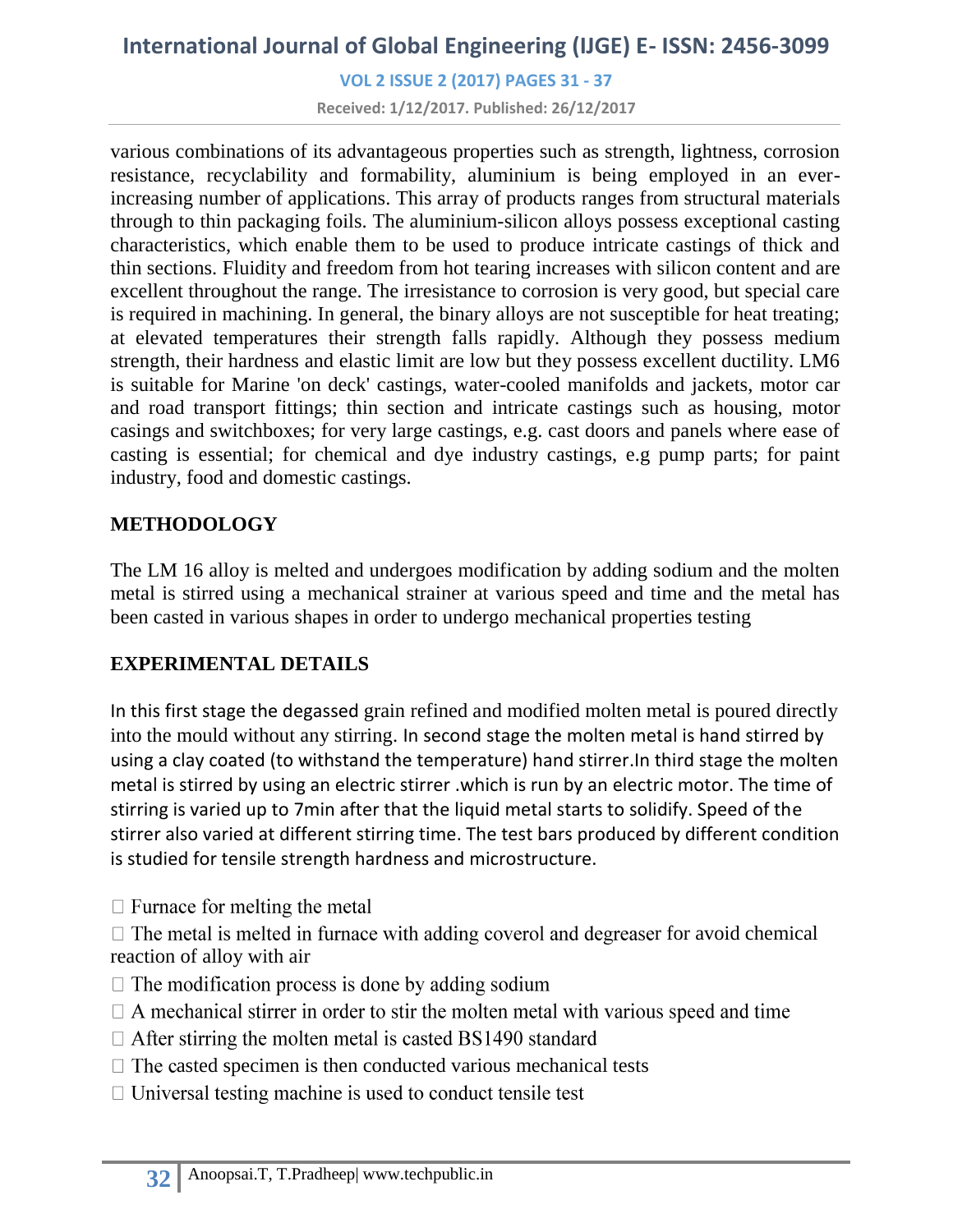**VOL 2 ISSUE 2 (2017) PAGES 31 - 37**

**Received: 1/12/2017. Published: 26/12/2017**

- $\Box$  Rockwell hardness tester is used to conduct hardness test
- $\Box$  Scanning Electron Microscope (SEM) is used to observe the microstructure

#### **RESULTS AND DISCUSSION**

Test bar castings have been produced with by varying the stirring time and speed. Stirring is done before pouring to mould. Test bars are also produced with and without modification to study the effect string speed modification. The details of investigation are given below and discussed.

#### **TENSILE TEST**

Tensile strength is measured by using universal testing machine (UTM). Load is applied on the test bar and failure of specimen will occurs at ultimate tensile load. Test bar for tensile test are made as per the ASTM standard. Tensile strength varies with stirring time and speed. Tensile strength increased with the time of stirring increasing. In unmodified Al-Si alloy, silicon is in the form of plates like structure with sharp edges. So whenever there is a formation of crack, it will propagate at a faster rate due to additional load. By treating the alloy with modification silicon structure become fibrous. Fibrous structure of silicon contributes higher ultimate tensile strength and hardness. Due to agitation by stirring cause wavy nature of metal flow results in grain refinement due to quick formation of seed nuclei in several sites. This is in turn brings grain refinement and thereby increase the tensile strength. With increase in stirring time and speed ultimate tensile strength also increases.



**Graph of tensile strength variation with stirring time**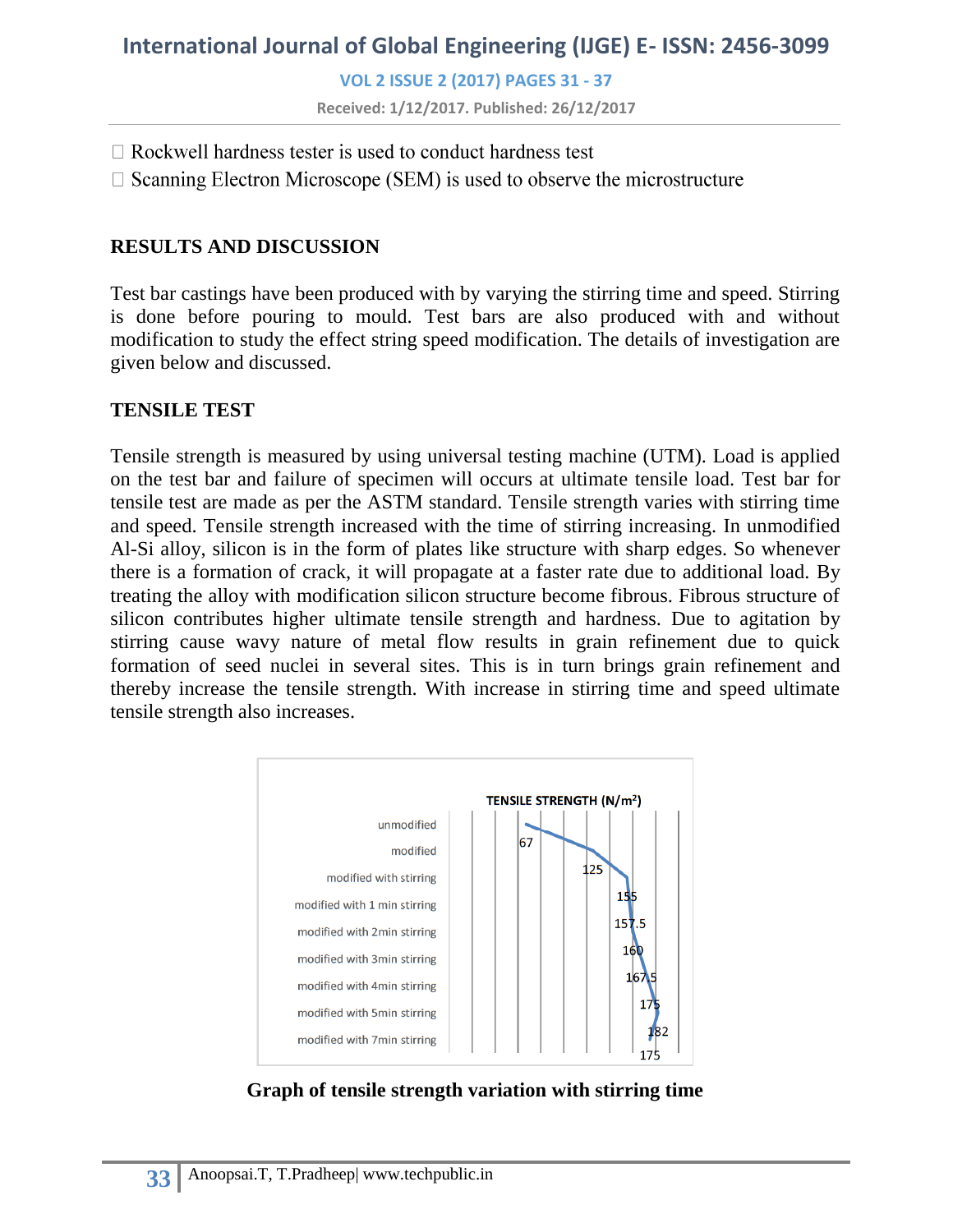**VOL 2 ISSUE 2 (2017) PAGES 31 - 37**

**Received: 1/12/2017. Published: 26/12/2017**

#### **HARDNES TEST**

Rockwell hardness number for the specimen is checked with 1/16" steel ball indenter. The average value is taken and graph is plotted. Modification of metal with sodium improves hardness about 30%. Hardness number increase with the time of stirring action up to a limit. Stirring improves the hardness up to 5min and it decrease at 7min it may due to solidification. 5min stirred test bar shows the maximum hardness



**Graph of hardness variation with stirring time**

#### **MICROSTRUCTURE**

From microstructure analysis, it is found that in unmodified form silicon appears as course flakes as shown in Figure 1 although modification does not actually refines the grain size significantly. Modification breaks up this needle like structure within the grains and enables the fine fibre of silicon to segregate out of the aluminum. In unmodified LM6 alloy silicon dendrites are present unevenly and it contains larger grains compared to modified alloy. When the stirring action of the molten metal increases the grains are getting finer and equiaxed. Silicon particle are uniformly distributed over the metal. In modified LM6 casting dendrites of silicon particles are broken up into small particles as shown in Figure 5.5. When the stirring time increases fine grains of equiaxed shape is produced as shown in Figure 3. Further increase in stirring time increases grain refinement as shown in Figure 4 and Figure 5. Microstructure analysis reveals that fibrous structure is predominant in modification and grain refinement is predominant in stirring.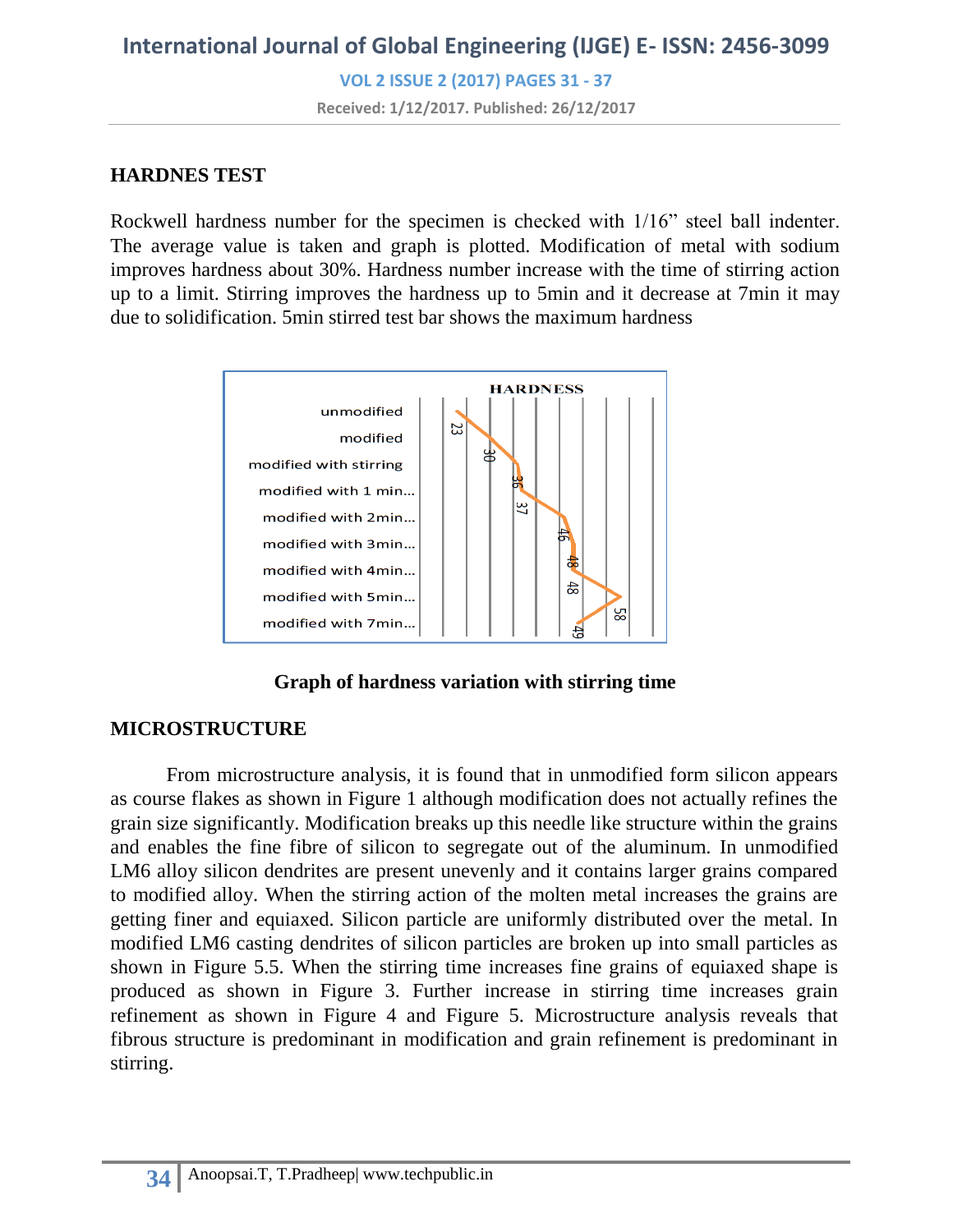**VOL 2 ISSUE 2 (2017) PAGES 31 - 37**

**Received: 1/12/2017. Published: 26/12/2017**



**Figure 1 : Unmodified casting**



**Figure 2: Microstructure alloy modified with Na**

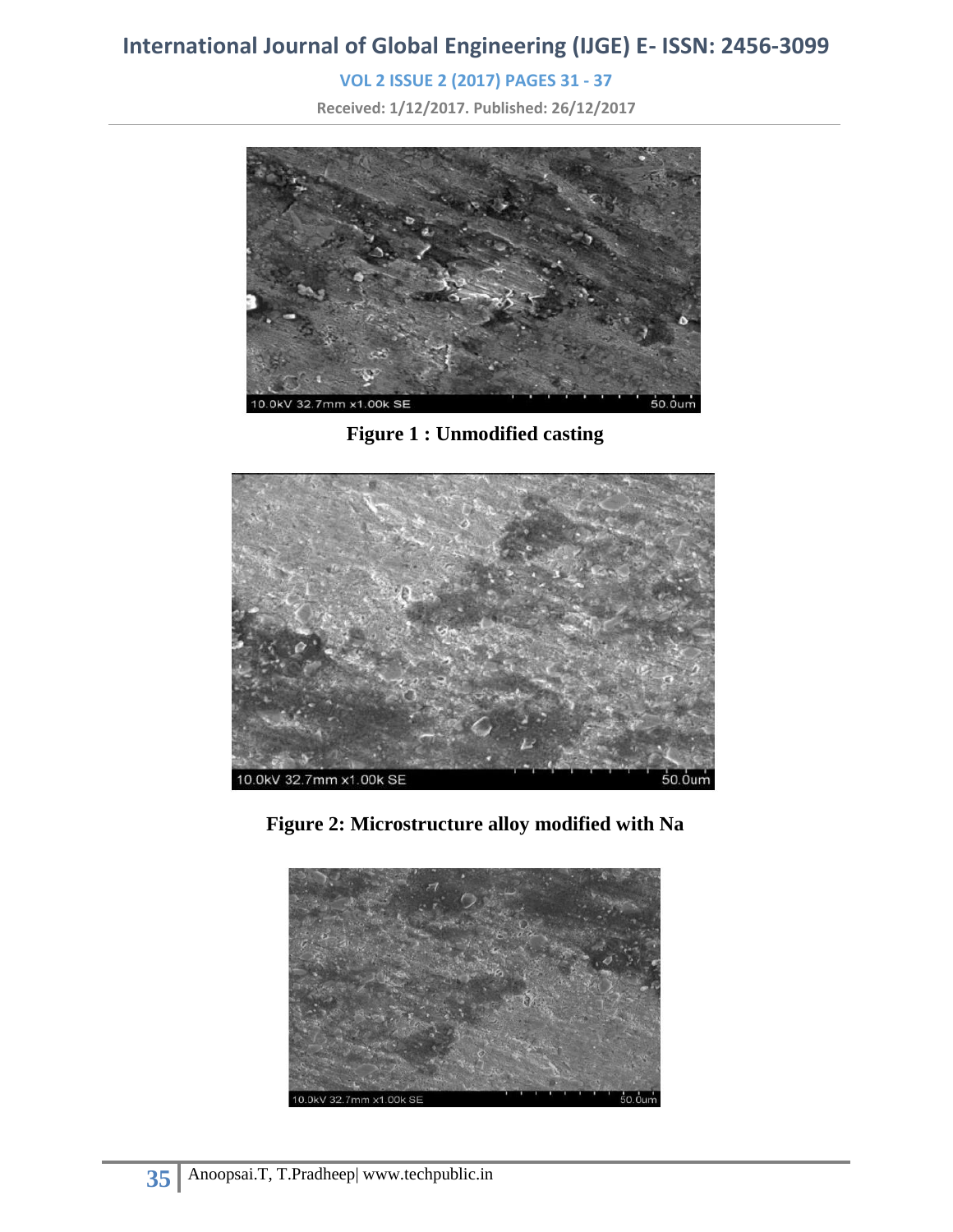**VOL 2 ISSUE 2 (2017) PAGES 31 - 37**

**Received: 1/12/2017. Published: 26/12/2017**

## **Figure 3: 1 min stirr casting**







Figure 5: 4 min stir casted specimen

## **CONCLUSIONS**

1. Modification treatment with sodium compound increases all properties such as UTS, toughness, hardness.

2. When stirring time increases the mechanical properties are also improved and finer grains are obtained.

3. Stirring time and speed of stirring also influence the mechanical properties of LM6 alloy

4. Microstructure analysis reveals that fibrous structure is predominant in modification and grain refinement is predominant in stirring.

5. Modification of metal with sodium improves hardness about 30%.

6. Modification of metal with sodium improves tensile strength about 60%.

7. Stirring time and speed of stirring variation will result in 25% - 40% increase in tensile strength